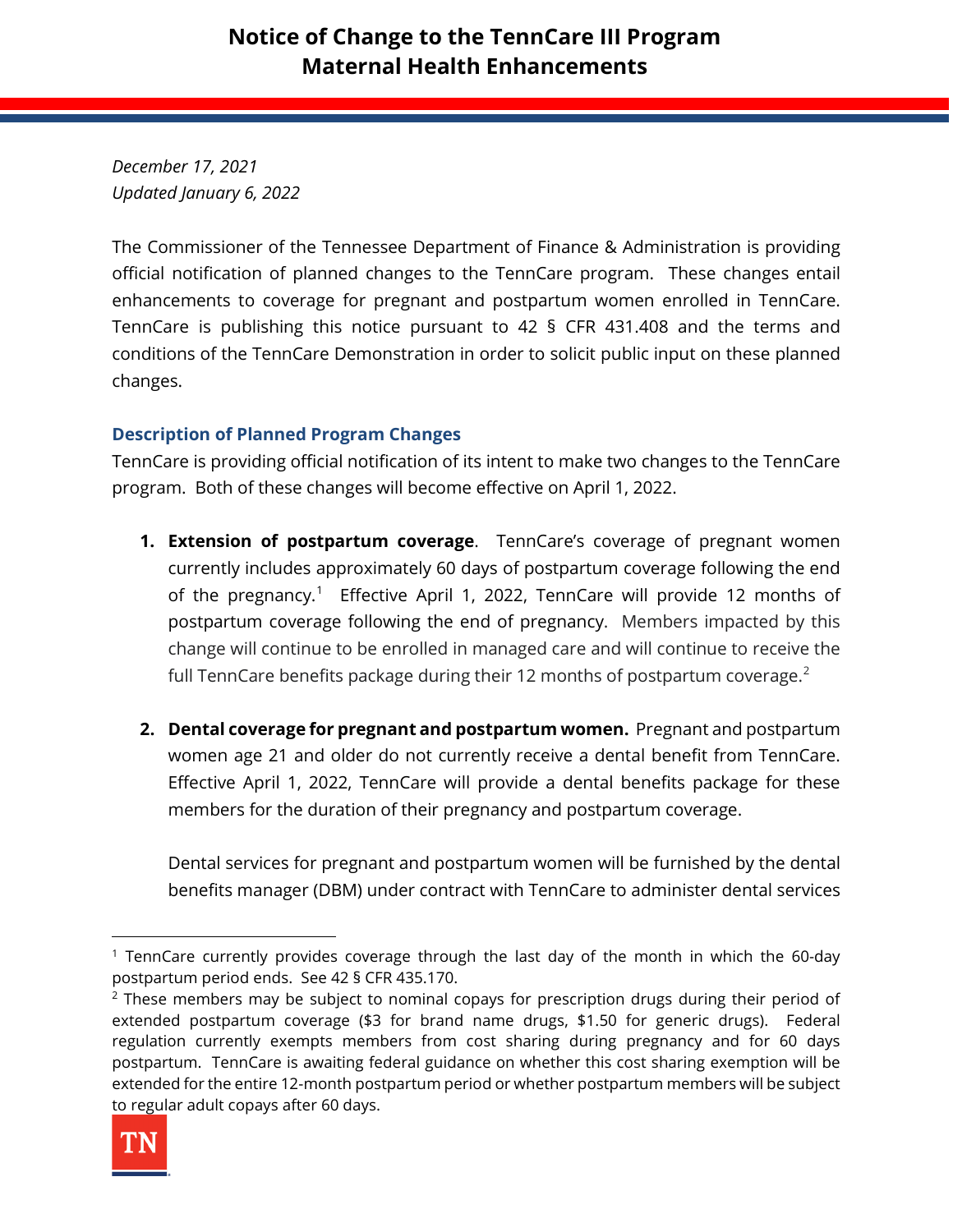to TennCare members. Dental benefits covered for pregnant and postpartum members age 21 and older will include diagnostic x-rays and exams; preventive cleanings; topical fluoride treatments and caries arresting medicament; restorative (fillings); endodontics (1 root canal per member per eligibility period); scaling and root planing; full mouth debridement; crowns (2 per member per eligibility period); complete dentures; immediate complete dentures and complete denture relines; tooth extractions; alveoloplasty; removal of lateral exostosis; removal of torus palatinus; removal of torus mandibularis; and palliative treatment.

#### **Expected Impact on Enrollment and Expenditures**

These changes will not result in the enrollment of additional persons in the TennCare program. The extension of TennCare postpartum coverage is expected to result in an increase in annual aggregate expenditures of approximately \$20 million under the TennCare program. The addition of a dental benefit for pregnant and postpartum members is expected to result in an increase in annual aggregate expenditures of approximately \$6 million under the TennCare program.

#### **Evaluation Impact**

TennCare does not anticipate modifying its evaluation design based on these planned changes. These changes are expected to contribute to key goals of the TennCare Demonstration already reflected in the demonstration's evaluation design (currently under CMS review). These include enhancing coverage and benefits available under the TennCare Demonstration and improving prenatal/postpartum care available under the TennCare Demonstration.

#### **Waiver and Expenditure Authorities Requested**

TennCare is not requesting any new waiver or expenditure authorities under Section 1115 of the Social Security Act to implement these changes.

- Section 1902(e)(16) of the Social Security Act allows state Medicaid programs to provide coverage to pregnant women for 12 months postpartum (through the last day of the month in which the 12-month postpartum period, which began on the last of pregnancy, ends).
- Federal regulations at 42 CFR §§ 440.100 and 440.250 allow state Medicaid programs to provide dental services to eligible beneficiaries, and to provide services to pregnant women in a greater amount, duration, and scope than that provided to non-pregnant beneficiaries.

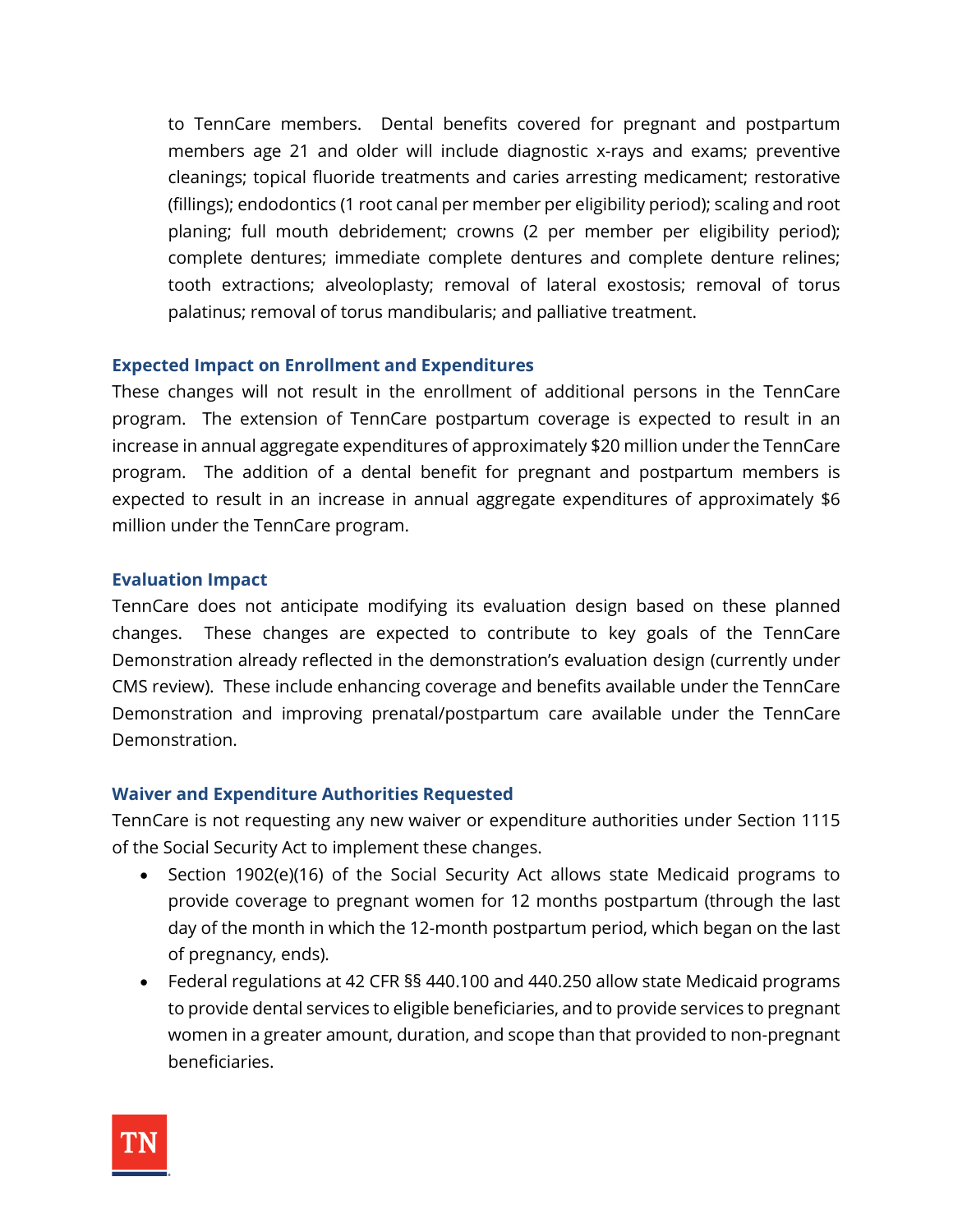Under the terms of the TennCare III Demonstration, TennCare may make changes that add allowable benefits and coverage to the program without seeking additional approval of a demonstration amendment from the Centers for Medicare & Medicaid Services (CMS).

### **Public Notice Process**

TennCare has taken a variety of steps to ensure that members of the public are notified of these planned changes to the TennCare program. These measures include the development and maintenance of this webpage, as well as notices published in newspapers of general circulation in Tennessee communities with 50,000 or more residents.

Both of these planned changes were presented by TennCare as budget requests during the 2021 legislative session and were approved by the Tennessee General Assembly as part of the state budget through a public legislative process.

On September 24, 2021, TennCare filed a notice of rulemaking hearing in accordance with Tennessee's Uniform Administrative Procedures Act to reflect these changes in TennCare's administrative rules. TennCare held a public rulemaking hearing to receive public comments on these changes on November 15, 2021.

In addition, TennCare has disseminated information about these proposed changes via its social media accounts (e.g., Facebook, Twitter).

## **Public Input Process**

TennCare is seeking feedback on these planned changes. Members of the public are invited to offer comments regarding these changes from December 17, 2021, through January 20, 2022.

Members of the public who wish to comment on these planned changes may do so through either of the following options:

- Comments may be sent by email to [public.notice.tenncare@tn.gov.](mailto:public.notice.tenncare@tn.gov)
- Comments may be mailed to

Aaron Butler, Director of Policy Division of TennCare 310 Great Circle Road Nashville, TN 37243.